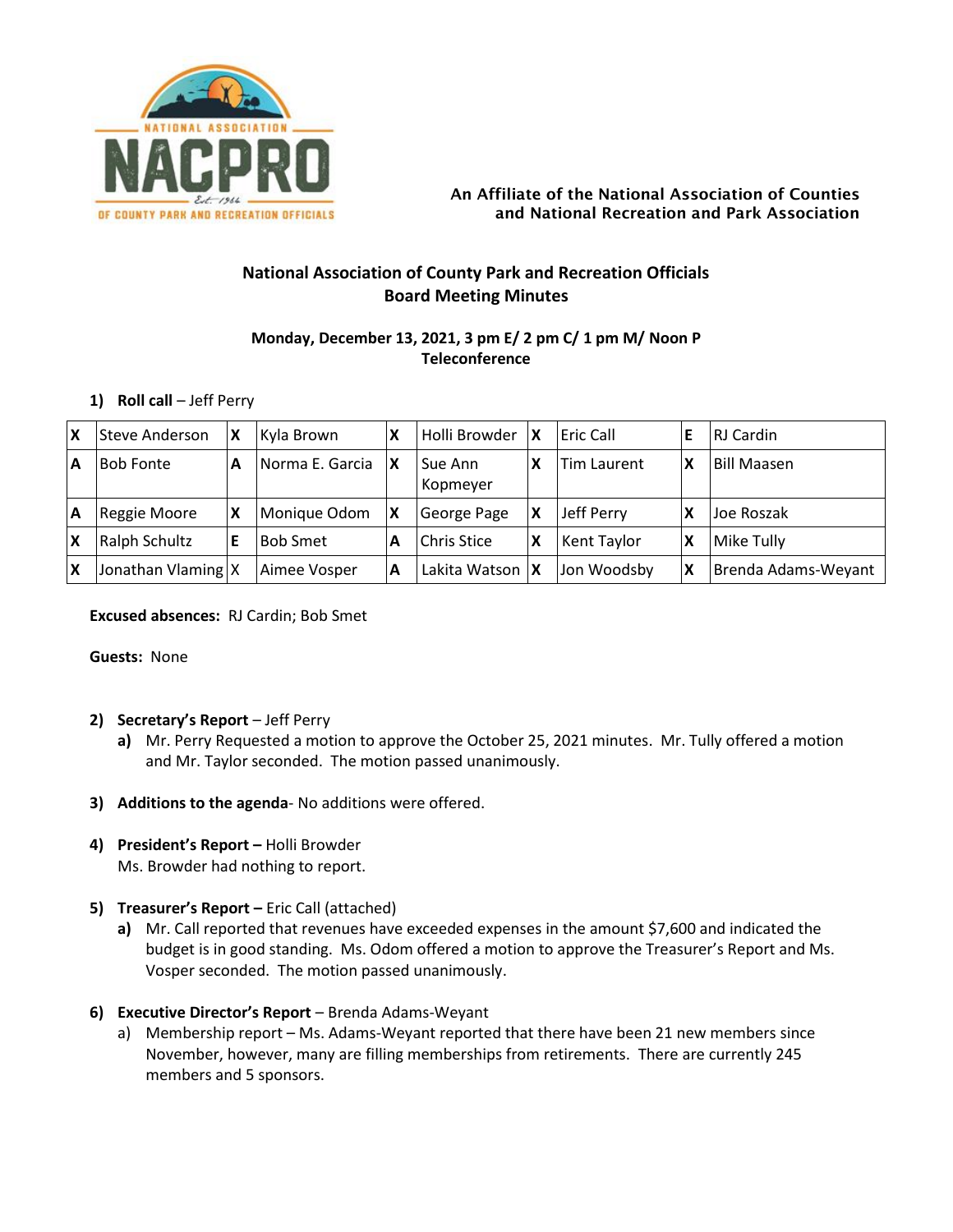- b) 2022 Budget Ms. Adams-Weyant will draft the 2022 budget after reconciling the accounting in January. The draft budget should be ready to present to the Board at the February 28<sup>th</sup>, 2022 meeting. Brenda asked if there were any special project needs or liaison travel needs for 2022 and none were identified.
- c) Annual Meeting hotel arrangements underway Ms. Adams-Weyant has been in touch with the Tourism Bureau in Valdosta and is awaiting quotes on accommodations, catering, and transportation needs. Mr. Page has graciously offered free transportation for up to 45 attendees – Thank You George! Upon receipt of quotes, Brenda will share with the Committee.

## **7) Committee Reports/Business**

**a)** Social Justice - Joe Roszak

Mr. Roszak is currently participating in nation-wide project facilitated through the Trust for Public Land called Closing America's Park Equity Gap. Joe attended the first meeting in early November and will be attending the second meeting in early 2022. Joe will report more back to the Committee and Board at the February 28, 2022 NACPRO Board Meeting.

**b)** Legislation – Mike Tully

Mr. Tully has been tracking the Recovery of American Wildlife Bill that would bring \$1.3 billion to states if successful. Mike has been monitoring other bills of importance and will report back to the Board at the February Meeting.

**c)** Awards - Aimee Vosper

Ms. Vosper indicated that award nominations will be open through January 21, 2022. Changes to the award program in 2022:

- Each agency is limited to two nominations per award category.
- Your nomination should be for projects, programs, and events that occurred or were completed in 2021.
- Added a Young Professional award category.
- Incorporated the Operational Facility award into the Park and Recreation Areas and Facilities.
- Population classes for the Park and Recreation Facility or Area, Park and Recreation Program, and Trails and Corridors have been expanded from two to four classes to provide a more level playing field for smaller agencies.

Aimee will set up meeting with the Awards Committee in February and March to begin scoring the nominations.

### **d)** Professional Education - Monique Odom

Ms. Odom provided and update on the progress of coordinating educational sessions with the Facility Advisory Group, presentation from Dr. Dale Smith, and field tour of the Miracle League Facility. Mr. Page has offered to cover the lodging expenses of the presenters – Thank You George!

### **8) Liaison/Affiliate reports**

a) NACo - Jonathan Vlaming

Mr. Vlaming attended the Fall NACo conference and accomplished some valuable networking with NACo staff and from county commissioners from across the country. NACo legislation of interest includes the ARPA Funding for infrastructure.

### b) CAPRA – John Woodsby

Mr. Woodsby reported there are multiple new basic training modules that are now available on the CAPRA website. CAPRA is in the process of finalizing 56 agencies that are seeking accreditation or reaccreditation. The full CAPRA Commission Meeting is scheduled for December 15<sup>th</sup> and they will be exploring a new CAPRA logo and discussing post COVID processes.